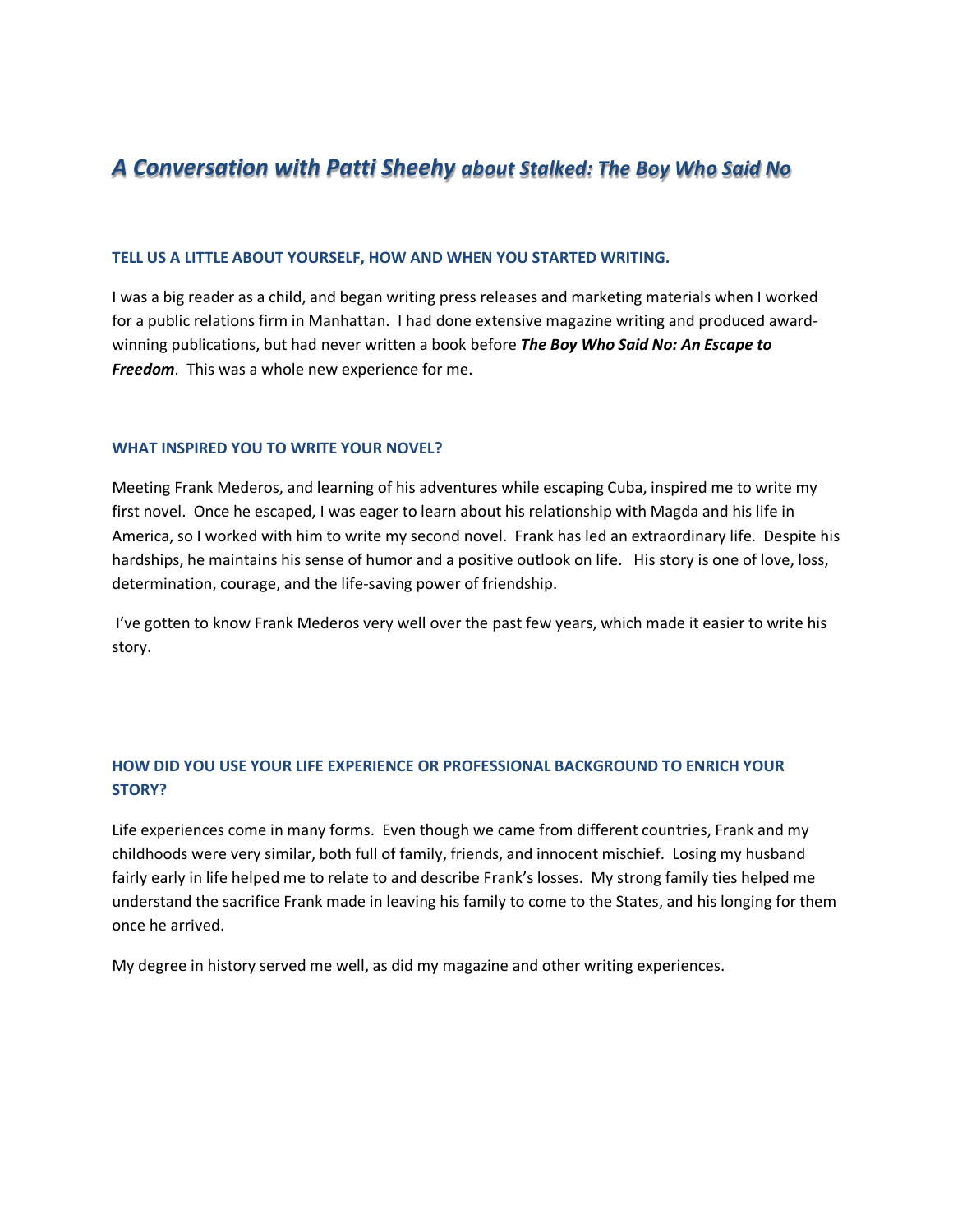#### **WOULD YOU SAY THAT YOUR NOVEL IS MORE PLOT DRIVEN OR CHARACTER DRIVEN?**

Like my first novel, *Stalked: The Boy Who Said No* is both plot and character driven. The characters that readers met in my first novel—Frank Mederos, Magda, Lieutenant Pino and Lazo—are central to the plot of my second novel. The novel is set in both Cuba and America. Three threads run through the story: Frank's struggle as an immigrant and his life with Magda; Lazo's complicated life in Cuba; and Lt. Pino's desire to revenge Frank's defection from Cuba's Special Forces.

## **WHO IS YOUR FAVORITE OR MOST SYMPATHETIC CHARACTER? AND WHY?**

Frank and Magda are the most sympathetic characters. Frank's love for Magda and the couple's struggle to survive is heartwarming and heart wrenching. I cried when I wrote a certain chapter about Magda, and I hope I was able to convey Frank's heartbreak and loss.

## **WHO IS YOUR LEAST SYMPATHIC CHARACTER? AND WHY?**

You can't beat Lieutenant Pino as an obstinate, ruthless, and unsympathetic character. Years later, he is still obsessed with killing the man who eluded and embarrassed him: Special Forces member, Frank Mederos.

#### **WHAT PART OF WRITING YOUR BOOK DID YOU FIND THE MOST CHALLENGING?**

In my second book, I faced the challenge of handling the back-story in a way that would be interesting for readers whether they had read the first book or not. Describing Pino's trial and Frank's interviews with the CIA enabled me to relate pertinent information so it was at once fresh and familiar. Keeping all the treads of the story organized in a way that would not confuse the reader was also a challenge.

#### **WHAT DO YOU HOPE THAT READERS WILL TAKE AWAY FROM YOUR BOOK?**

I hope readers will gain a better understanding of the challenges facing new immigrants to America. I hope they will come to value our freedoms even more, and will realize what a privilege it is to be an American.

## **HOW DO YOU DIAL UP THE TENSION TO KEEP YOUR READERS ON THE EDGE OF THEIR SEATS?**

I try to keep the reader guessing what will happen next through foreshadowing and allowing them to discover information a little at a time.